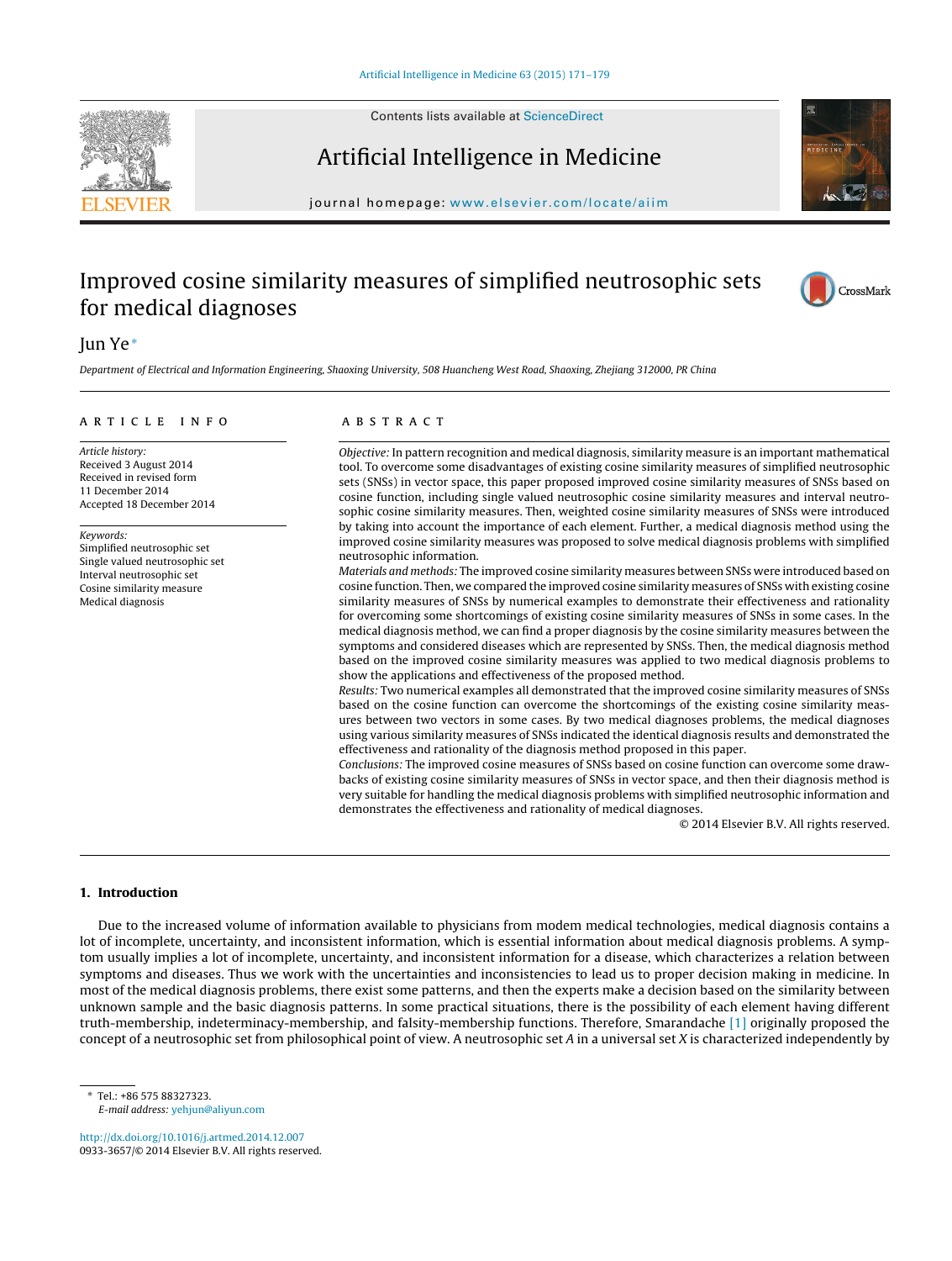a truth-membership function  $T_A(x)$ , an indeterminacy-membership function  $I_A(x)$ , and a falsity-membership function  $F_A(x)$ . The functions  $T_A(x)$ ,  $I_A(x)$ ,  $F_A(x)$  in X are real standard or nonstandard subsets of]−0, 1+[, i.e.,  $T_A(x): X \rightarrow ]0, 1^+$ [,  $I_A(x): X \rightarrow ]0, 1^+$ [, and  $F_A(x): X \rightarrow ]0, 1^+$ ] 1<sup>+</sup>[. However, the domain of definition and range of the functions  $T_A(x)$ ,  $I_A(x)$  and  $F_A(x)$  in a neutrosophic set A is the non-standard unit interval]−0, 1+[, it is only used for philosophical applications, especially when a distinction is required between absolute and relative truth/falsity/indeterminacy. To easily use in technical applications of the neutrosophic set, the domain of definition and range of  $T_A(x)$ ,  $I_A(x)$  and  $F_A(x)$  can be restrained to the normal standard real unit interval [0, 1]. As a simplified form of the neutrosophic set, a simpli-fied neutrosophic set (SNS) in [\[2\]](#page-8-0) is an appropriate choice as it easily expresses and deals with incomplete, uncertainty, and inconsistent information in real science and engineering fields. SNSs include single valued neutrosophic sets (SVNSs) and interval neutrosophic sets (INSs) and a generalization of classic sets, fuzzy sets (FSs) [\[3\],](#page-8-0) intuitionistic fuzzy sets (IFSs) [\[4\]](#page-8-0) and interval-valued intuitionistic fuzzy sets (IVIFSs) [\[5\].](#page-8-0) However, FSs, IFSs and IVIFSs cannot represent and handle uncertainty and inconsistent information [\[1\].](#page-8-0) Then, similarity measure is not only an important mathematical tool in pattern recognition, medicine diagnosis, and decision making but also an important research topic in the neutrosophic theory. Various similarity measures have been proposed by some researchers. Broumi and Smarandache [\[6\]](#page-8-0) defined the Hausdorff distance between neutrosophic sets and some similarity measures based on the distance, set theoretic approach, and matching function to calculate the similarity degree between neutrosophic sets. Majumdar and Samanta [\[7\]](#page-8-0) introduced several similarity measures of SVNSs based on distances, a matching function, membership grades, and then proposed an entropy measure for a SVNS. Ye [\[8\]](#page-8-0) also presented the Hamming and Euclidean distances between INSs and their similarity measures and applied them to multiple attribute decision-making problems with interval neutrosophic information. Ye  $[9]$  further proposed the distance-based similarity measure of SVNSs and applied it to group decision making problems with single valued neutrosophic information. Furthermore, Ye [\[2\]](#page-8-0) proposed three vector similarity measures for SNSs, including the Jaccard, Dice, and cosine similarity measures for SVNSs and INSs, and applied them to multicriteria decision-making problems with simplified neutrosophic information. Till now, existing similarity measures for neutrosophic sets are scarcely applied to medical diagnosis problems. However, the cosine similarity measures defined in vector space [\[2,10\]](#page-8-0) have some drawbacks in some situations. For instance, they may produce no defined (unmeaningful) phenomena or some results calculated by the cosine similarity measures are unreasonable in some real cases (details given in Section [3\).](#page-2-0) Therefore, in the situations, it is difficult to apply them to pattern recognition and medicine diagnosis. To overcome some drawbacks of existing cosine measures in [\[2\],](#page-8-0) this paper aims to propose improved cosine similarity measures for SNSs and apply them to medical diagnosis. To do so, the rest of the article is structured as follows. In Section 2, we briefly introduce some basic concepts of SNSs. Section [3](#page-2-0) reviews existing cosine similarity measures of SNSs in vector space and their drawbacks. Section [4](#page-3-0) proposes improved cosine similarity measures of SNSs based on cosine function, including single valued neutrosophic cosine similarity measures and interval neutrosophic cosine similarity measures, and investigates their properties. In Section [5,](#page-5-0) by two numerical examples we give the comparative analysis between the improved cosine similarity measures and existing cosine similarity measures for SNSs to show the effectiveness and rationality of the improved cosine measures. In Section [6,](#page-6-0) a medical diagnosis method is proposed based on the improved cosine similarity measures and is applied to medical diagnosis problems. Conclusions and further research are given in Section [7.](#page-7-0)

#### **2. Some basic concepts of SNSs**

Smarandache [\[1\]](#page-8-0) originally presented the concept of a neutrosophic set from philosophical point of view. In a neutrosophic set A in a universal set X, its characteristic functions are expressed by a truth-membership function  $T_A(x)$ , an indeterminacy-membership function  $I_A(x)$ , and a falsity-membership function  $F_A(x)$ , respectively. The functions  $T_A(x)$ ,  $I_A(x)$ ,  $F_A(x)$  in X are real standard or nonstandard subsets of]−0, 1<sup>+</sup>[, i.e.,  $T_A(x)$ :  $X \to$ ]−0, 1<sup>+</sup>[,  $I_A(x)$ :  $X \to$ ]−0, 1<sup>+</sup>[, and  $F_A(x)$ :  $X \to$ ]−0, 1<sup>+</sup>[. Then, the sum of  $T_A(x)$ ,  $I_A(x)$  and  $F_A(x)$  is no restriction, i.e., −0 ≤ sup  $T_A(x)$  + sup  $I_A(x)$  + sup  $F_A(x) \le 3^+$ .

To apply a neutrosophic set to science and engineering areas, Ye [\[2\]](#page-8-0) introduced SNS, which is a subclass of the neutrosophic set, and gave the following definition of a SNS.

**Definition 1** [\(\[2\]\)](#page-8-0). Let X be a space of points (objects), with a generic element in X denoted by x. A neutrosophic set A in X is characterized by a truth-membership function  $T_A(x)$ , an indeterminacy-membership function  $I_A(x)$ , and a falsity-membership function  $F_A(x)$ . If the functions  $T_A(x)$ ,  $I_A(x)$  and  $F_A(x)$  are singleton subintervals/subsets in the real standard [0, 1], such that  $T_A(x)$ :  $X \rightarrow [0, 1]$ ,  $I_A(x)$ :  $X \rightarrow [0, 1]$ , and  $F_A(x)$ :  $X \rightarrow [0, 1]$ . Then, a simplification of the neutrosophic set A is denoted by

 $A = \{ \langle x, T_A(x), I_A(x), F_A(x) \rangle | x \in X \},\$ 

which is called a SNS. It is a subclass of the neutrosophic set and includes the concepts of INS and SVNS.

On the one hand, if we only consider that the values of  $T_A(x)$ ,  $I_A(x)$  and  $F_A(x)$  in a SNS A are single points in the real standard [0, 1] instead of subintervals/subsets in the real standard [0, 1], the SNS A can be described by three real numbers in the real unit interval [0, 1]. Therefore, the sum of  $T_A(x)$ ,  $I_A(x)$ ,  $F_A(x) \in [0, 1]$  satisfies the condition  $0 \le T_A(x) + I_A(x) + F_A(x) \le 3$ . In this case, the SNS A reduces to the SVNS A. For two SVNSs  $A = \{ \langle x, T_A(x), I_A(x), F_A(x) \rangle | x \in X \}$  and  $B = \{ \langle x, T_B(x), I_B(x), F_B(x) \rangle | x \in X \}$ , there are the following relations [\[11\]:](#page-8-0)

- (1) Complement:  $A^c = \{ \langle x, F_A(x), 1 I_A(x), T_A(x) \rangle | x \in X \};$
- (2) Inclusion:  $A \subseteq B$  if and only if  $T_A(x) \le T_B(x)$ ,  $I_A(x) \ge I_B(x)$ ,  $F_A(x) \ge F_B(x)$  for any x in X;
- (3) Equality:  $A = B$  if and only if  $A \subseteq B$  and  $B \subseteq A$ .

On the other hand, if we only consider three membership degrees in a SNS A as the subunit interval of the real unit interval [0, 1], the SNS can be described by three interval numbers in the real unit interval [0, 1]. For each point x in X, we have that  $T_A(x) = \left[ \inf T_A(x), \sup T_A(x) \right]$  $T_A(x)$ ],  $I_A(x)$  = [inf  $I_A(x)$ , sup  $I_A(x)$ ],  $F_A(x)$  = [inf  $F_A(x)$ , sup  $F_A(x)$ ]  $\subseteq$  [0, 1], and  $0 \le \sup T_A(x)$  + sup  $I_A(x)$  + sup  $F_A(x) \le 3$  for any  $x \in X$ . In this case, the SNS A reduces to the INS A.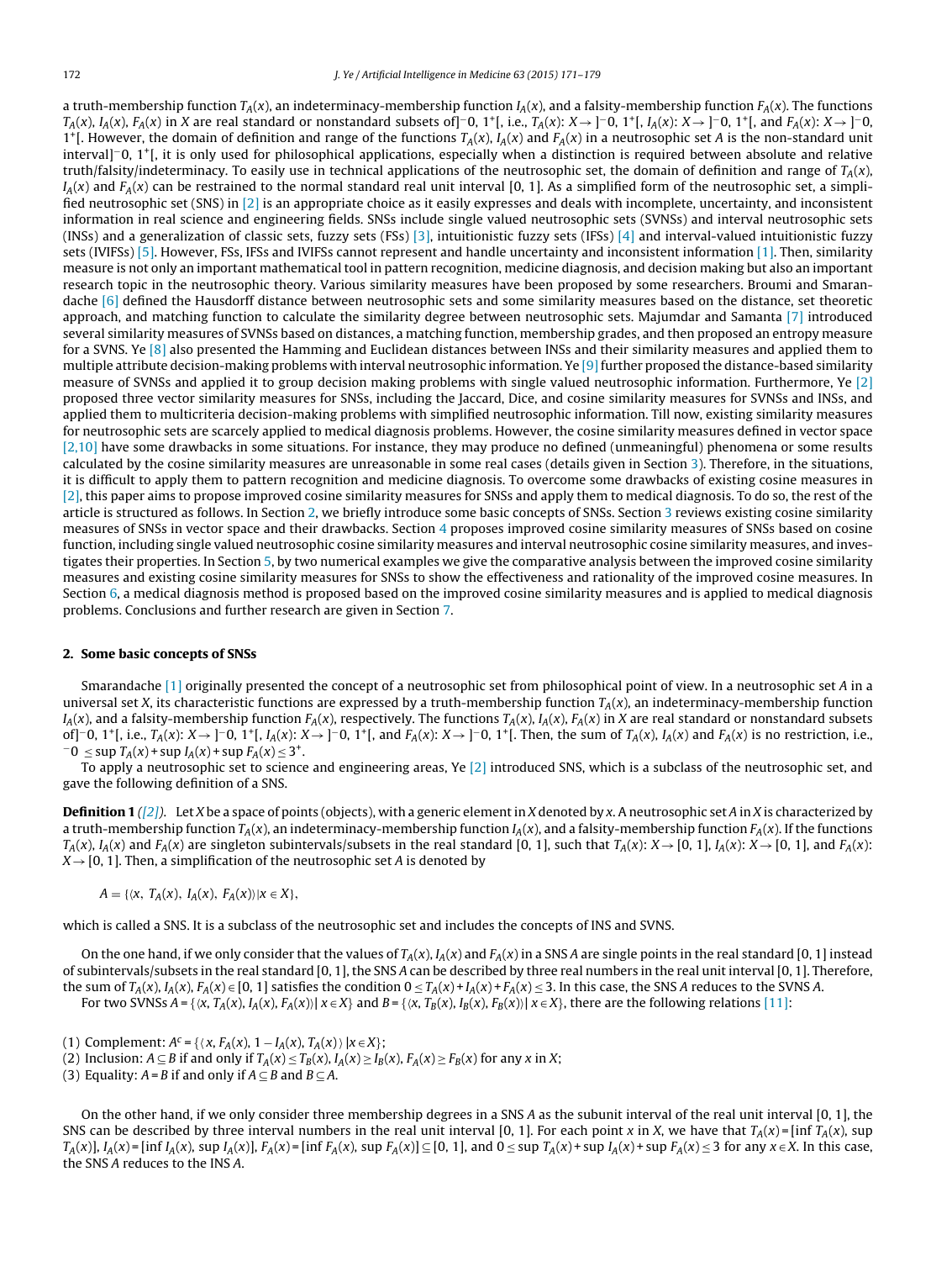<span id="page-2-0"></span>For two INSs  $A = \{ \langle x, T_A(x), I_A(x), F_A(x) \rangle | x \in X \}$  and  $B = \{ \langle x, T_B(x), I_B(x), F_B(x) \rangle | x \in X \}$ , there are the following relations [\[12\]:](#page-8-0)

- (1) Complement:  $A^c = \{ \langle x, [\inf F_A(x), \sup F_A(x)], [1 \sup I_A(x), 1 \inf I_A(x)], [\inf T_A(x), \sup T_A(x)] \rangle \mid x \in X \}$ ;
- (2) Inclusion:  $A \subseteq B$  if and only if inf  $T_A(x) \le \inf T_B(x)$ ,  $\sup T_A(x) \le \sup T_B(x)$ ,  $\inf T_A(x) \ge \inf T_B(x)$ ,  $\sup T_A(x) \ge \sup T_B(x)$ ,  $\inf F_A(x) \ge \inf F_B(x)$ , and  $\sup F_A(x) \geq \sup F_B(x)$ , for any x in X;
- (3) Equality:  $A = B$  if and only if  $A \subseteq B$  and  $B \subseteq A$ .

Especially when the upper and lower ends of three interval numbers  $T_A(x)$ ,  $I_A(x)$ ,  $F_A(x)$  in A are equal, the INS A degrades to the SVNS A. Therefore, the SVNS A is a special case of the INS A, and also both are the special cases of the SNS A.

#### **3. Existing cosine similarity measures of SNSs and their drawbacks**

In this section, we introduce existing cosine similarity measures for SNSs in the literature  $[2]$  and review their drawbacks. Then, similarity measures should satisfy axiomatic requirements in the following definition.

**Definition 2.** A real-valued function S:  $SNS(X) \times SNS(X) \rightarrow [0, 1]$  is called a similarity measure on SNS(X) if it satisfies the following axiomatic requirements for A, B,  $C \in SNS(X)$ :

 $(S1) 0 < S(A, B) < 1$ ;  $(S2) S(A, B) = 1$  if and only if  $A = B$ ;  $(S3) S(A, B) = S(B, A);$ (S4) If  $A \subseteq B \subseteq C$ , then  $S(A, C) \leq S(A, B)$  and  $S(A, C) \leq S(B, C)$ .

#### 3.1. Existing cosine similarity measure for SVNSs and its drawbacks

In this section, we only use SVNSs in SNSs. Assume that there are two SVNSs  $A = \{x_i, T_A(x_i), I_A(x_i), F_A(x_i)\}$   $x_i \in X\}$  and  $B = \{x_i, T_B(x_i), I_B(x_i)\}$  $F_B(x_i)$   $|x_i \in X$  in the universe of discourse  $X = \{x_1, x_2, \ldots, x_n\}$ , where  $T_A(x_i)$ ,  $I_A(x_i)$ ,  $F_A(x_i) \in [0, 1]$  for any  $x_i \in X$  in A and  $T_B(x_i)$ ,  $I_B(x_i)$ ,  $F_B(x_i) \in [0, 1]$ 1] for any  $x_i \in X$  in B. Then, Ye [\[2\]](#page-8-0) presented the cosine similarity measure of SVNSs in vector space as follows:

$$
C_1(A, B) = \frac{1}{n} \sum_{j=1}^n \frac{T_A(x_j)T_B(x_j) + I_A(x_j)I_B(x_j) + F_A(x_j)F_B(x_j)}{\sqrt{T_A^2(x_j) + I_A^2(x_j) + F_A^2(x_j)} \sqrt{T_B^2(x_j) + I_B^2(x_j) + F_B^2(x_j)}}.
$$
\n(1)

However, one can find some drawbacks of Eq. (1) as follows:

- (1) For two SVNSs A and B, if  $T_A(x_j) = I_A(x_j) = F_A(x_j) = 0$  and/or  $T_B(x_j) = I_B(x_j) = F_B(x_j) = 0$  for any  $x_j$  in  $X (j = 1, 2, \ldots, n)$ , Eq. (1) is undefined or unmeaningful. In this case, one cannot utilize it to calculate the cosine similarity measure between A and B.
- (2) If  $T_A(x_i) = 2T_B(x_i)$ ,  $I_A(x_i) = 2I_B(x_i)$ , and  $F_A(x_i) = 2F_B(x_i)$  or  $2T_A(x_i) = T_B(x_i)$ ,  $2I_A(x_i) = I_B(x_i)$ , and  $2F_A(x_i) = F_B(x_i)$  for any  $x_i$  in  $X (j = 1, 2, ..., n)$ . By applying Eq.  $(1)$ , we have

$$
C_1(A, B) = \frac{1}{n} \sum_{j=1}^n \frac{2T_A(x_j)T_B(x_j) + 2I_A(x_j)I_B(x_j) + 2F_A(x_j)F_B(x_j)}{2\sqrt{T_A^2(x_j) + I_A^2(x_j) + F_A^2(x_j)}\sqrt{T_B^2(x_j) + I_B^2(x_j) + F_B^2(x_j)}} = \frac{1}{n} \sum_{j=1}^n \frac{T_A^2(x_j) + I_A^2(x_j) + F_A^2(x_j)}{T_A^2(x_j) + I_A^2(x_j) + F_A^2(x_j)} = 1.
$$

Since  $A \neq B$ , the measure value of Eq. (1) is equal to 1. This means that it only satisfies the necessary condition of the property (S2) in Definition 2, but not the sufficient condition.

Therefore, in this case, it is unreasonable to apply it to pattern recognition and medical diagnosis.

#### 3.2. Existing cosine similarity measure for INSs and its drawbacks

In this section, we only use INSs in SNSs. Assume that there are two INSs  $A = \{ \langle x_i, T_A(x_i), I_A(x_i), F_A(x_i) \rangle \mid x_i \in X \}$  and  $B = \{ \langle x_i, T_B(x_i), I_B(x_i), F_A(x_i) \rangle \mid x_i \in X \}$  $F_B(x_j)$   $x_j \in X$  in the universe of discourse  $X = \{x_1, x_2, \ldots, x_n\}$ , where  $T_A(x_j) = \left[\inf T_A(x_j), \sup T_A(x_j)\right]$ ,  $I_A(x_j) = \left[\inf I_A(x_j), \sup I_A(x_j)\right]$ ,  $F_A(x_j) = \left[\inf T_A(x_j), \sup T_A(x_j)\right]$  $F_A(x_i)$ , sup  $F_A(x_i)$ ]  $\subseteq$  [0, 1] for any  $x_i \in X$  in A and  $T_B(x_i)$  = [inf  $T_B(x_i)$ , sup  $T_B(x_i)$ ],  $I_A(x_i)$  = [inf  $I_B(x_i)$ , sup  $I_B(x_i)$ ],  $F_B(x_i)$  = [inf  $F_B(x_i)$ , sup  $F_B(x_i)$ ]  $\subseteq$  [0, 1] for any  $x_j \in X$  in B. Then, Ye [\[2\]](#page-8-0) presented the cosine similarity measure of INSs in vector space as follows:

$$
C_{2}(A, B) = \frac{1}{n} \sum_{j=1}^{n} \frac{\operatorname{sup} T_{A}(x_{j}) \operatorname{inf} T_{B}(x_{j}) + \operatorname{inf} I_{A}(x_{j}) \operatorname{inf} F_{B}(x_{j}) + \operatorname{sup} F_{A}(x_{j}) \operatorname{sup} F_{B}(x_{j})}{\left(\sqrt{\operatorname{inf} T_{A}(x_{j})^{2} + [\operatorname{inf} I_{A}(x_{j})^{2} + [\operatorname{inf} F_{A}(x_{j})]^{2} + [\operatorname{sup} T_{A}(x_{j})]^{2} + [\operatorname{sup} T_{A}(x_{j})]^{2} + [\operatorname{sup} T_{A}(x_{j})]^{2} + [\operatorname{sup} T_{A}(x_{j})]^{2} + [\operatorname{sup} T_{A}(x_{j})]^{2} + [\operatorname{sup} F_{A}(x_{j})]^{2}}\right)}.
$$
\n(2)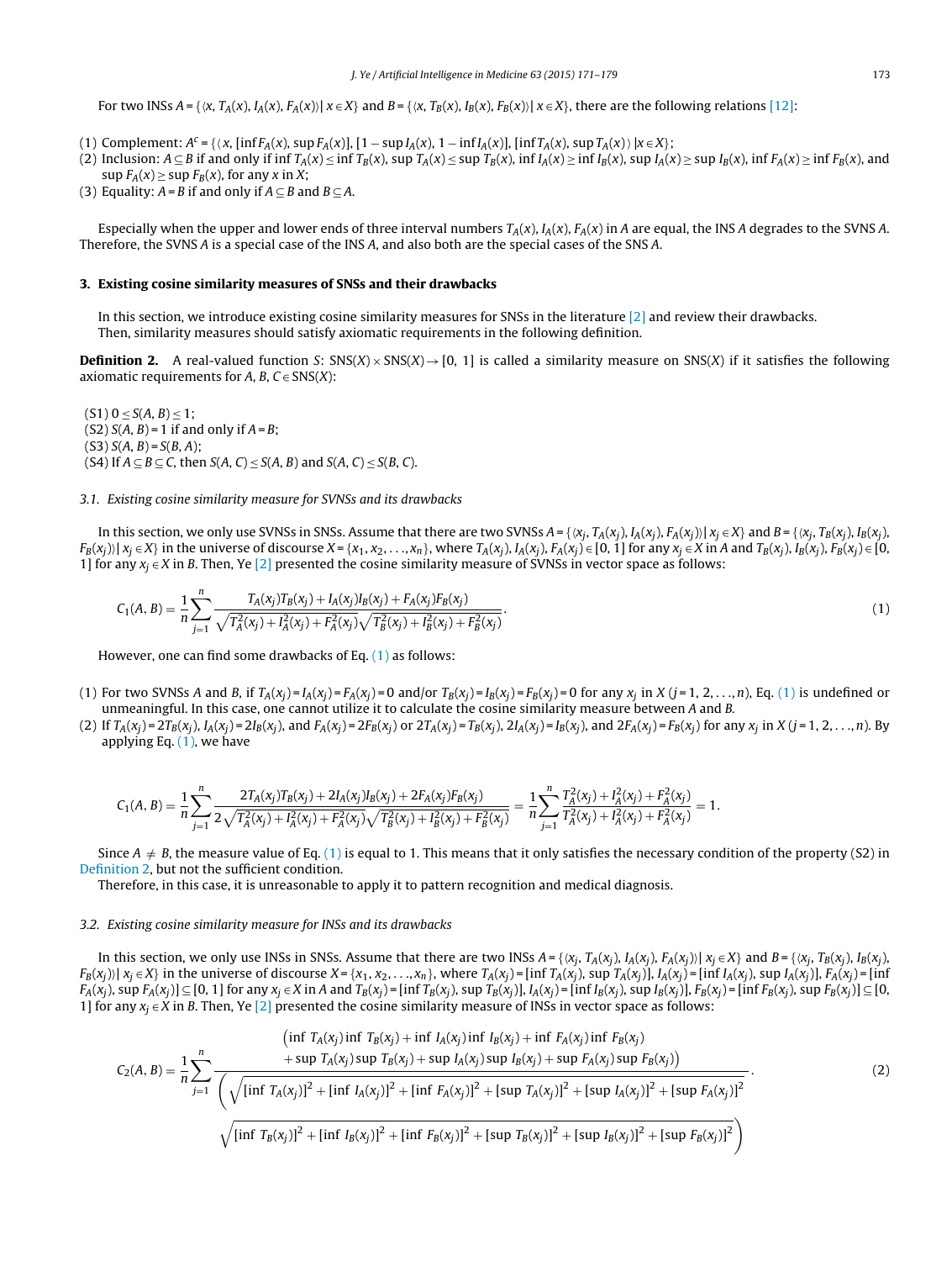<span id="page-3-0"></span>Similarly, one can find some drawbacks of Eq. [\(2\)](#page-2-0) as follows:

- (1) For two INSs A and B, if  $T_A(x_i) = I_A(x_i) = F_A(x_i) = [0, 0]$  and/or  $T_B(x_i) = I_B(x_i) = F_B(x_i) = [0, 0]$  for any  $x_i$  in  $X (i = 1, 2, ..., n)$ , Eq. [\(2\)](#page-2-0) is undefined or unmeaningful. In this case, one cannot calculate the cosine similarity measure between A and B.
- (2) If  $T_A(x_i) = [2\inf T_B(x_i), 2\sup T_B(x_i)]$ ,  $I_A(x_i) = [2\inf I_B(x_i), 2\sup I_B(x_i)]$ , and  $F_A(x_i) = [2\inf F_B(x_i), 2\sup F_B(x_i)]$  or  $T_B(x_i) = [2\inf T_A(x_i), 2\sup T_A(x_i)]$ ,  $I_B(x_i) = \left[2\inf I_A(x_i), 2\sup I_A(x_i)\right]$ , and  $F_B(x_i) = \left[2\inf F_A(x_i), 2\sup F_A(x_i)\right]$  for any  $x_i$  in  $X$  (j = 1, 2, ..., n). By using Eq. [\(2\),](#page-2-0) we have

$$
2 \left( \inf T_A(x_j) \inf T_B(x_j) + \inf I_A(x_j) \inf I_B(x_j) + \inf F_A(x_j) \inf F_B(x_j) + \sup T_A(x_j) \sup T_B(x_j)
$$
  
\n
$$
C_2(A, B) = \frac{1}{n} \sum_{j=1}^n \frac{+ \sup I_A(x_j) \sup I_B(x_j) + \sup F_A(x_j) \sup F_B(x_j))}{\left(2\sqrt{\left[\inf T_A(x_j)\right]^2 + \left[\inf I_A(x_j)\right]^2 + \left[\inf F_A(x_j)\right]^2 + \left[\sup T_A(x_j)\right]^2 + \left[\sup T_A(x_j)\right]^2 + \left[\sup I_A(x_j)\right]^2 + \left[\sup T_A(x_j)\right]^2 + \left[\sup T_A(x_j)\right]^2\right]^2}\right)}
$$
  
\n
$$
\sqrt{\left[\inf T_B(x_j)\right]^2 + \left[\inf I_B(x_j)\right]^2 + \left[\inf F_B(x_j)\right]^2 + \left[\sup T_B(x_j)\right]^2 + \left[\sup T_B(x_j)\right]^2 + \left[\sup I_B(x_j)\right]^2 + \left[\sup T_A(x_j)\right]^2\right]}
$$
  
\n
$$
= \frac{1}{n} \sum_{j=1}^n \frac{\left(\left[\inf T_A(x_j)\right]^2 + \left[\inf I_A(x_j)\right]^2 + \left[\inf F_A(x_j)\right]^2 + \left[\sup T_A(x_j)\right]^2 + \left[\sup T_A(x_j)\right]^2 + \left[\sup T_A(x_j)\right]^2 + \left[\sup T_A(x_j)\right]^2\right]}{\left(\left[\inf T_A(x_j)\right]^2 + \left[\inf I_A(x_j)\right]^2 + \left[\inf F_A(x_j)\right]^2 + \left[\sup T_A(x_j)\right]^2 + \left[\sup T_A(x_j)\right]^2 + \left[\sup T_A(x_j)\right]^2\right]} = 1.
$$

Since  $A \neq B$ , the measure value of Eq. [\(2\)](#page-2-0) is equal to 1. This means that it only satisfies the necessary condition of the property (S2) in [Definition](#page-2-0) [2,](#page-2-0) but not the sufficient condition.

Therefore, in this case, the cosine similarity measure of INSs is unreasonable in the application of pattern recognition and medical diagnosis.

In order to overcome the above mentioned disadvantages, we shall improve cosine similarity measures of SNSs in the following section.

#### **4. Improved cosine similarity measures for SNSs**

#### 4.1. Improved cosine similarity measures for SVNSs

Based on cosine function, we propose two improved cosine similarity measures between SVNSs and investigate their properties.

Let  $A = \{x_i, T_A(x_i), I_A(x_i), F_A(x_i) | x_i \in X\}$  and  $B = \{x_i, T_B(x_i), I_B(x_i), F_B(x_i) | x_i \in X\}$  be any two SVNSs in  $X = \{x_1, x_2, \ldots, x_n\}$ , where  $T_A(x_i), I_A(x_i)$ ,  $F_A(x_j) \in [0, 1]$  for any  $x_j \in X$  in A and  $T_B(x_j)$ ,  $I_B(x_j)$ ,  $F_B(x_j) \in [0, 1]$  for any  $x_j \in X$  in B. Then, based on cosine function, we propose two improved cosine similarity measures between A and B, respectively, as follows:

$$
SC_1(A, B) = \frac{1}{n} \sum_{j=1}^{n} \cos \left[ \frac{\pi(|T_A(x_j) - T_B(x_j)| \vee |I_A(x_j) - I_B(x_j)| \vee |F_A(x_j) - F_B(x_j)|)}{2} \right],
$$
\n(3)

$$
SC_2(A, B) = \frac{1}{n} \sum_{j=1}^{n} \cos \left[ \frac{\pi(|T_A(x_j) - T_B(x_j)| + |I_A(x_j) - I_B(x_j)| + |F_A(x_j) - F_B(x_j)|)}{6} \right],
$$
\n(4)

where the symbol "∨" is the maximum operation. Then, the two improved cosine similarity measures satisfy the axiomatic requirements of similarity measures.

**Proposition 1.** For two SVNSs A and B in  $X = \{x_1, x_2, \ldots, x_n\}$ , the cosine similarity measure  $SC_k(A, B)(k = 1, 2)$  should satisfy the following properties (S1–S4):

 $(S1)$  0 <  $SC_k(A, B)$  < 1;

- (S2)  $SC_k(A, B) = 1$  if and only if  $A = B$ ;
- (S3)  $SC_k(A, B) = SC_k(B, A);$

(S4) If C is a SVNS in X and  $A \subseteq B \subseteq C$ , then  $SC_k(A, C) \leq SC_k(A, B)$  and  $SC_k(A, C) \leq SC_k(B, C)$ .

#### **Proof.**

- (S1) Since the truth-membership degree, indeterminacy-membership degree, and falsity-membership degree in SVNS and the value of the cosine function are within [0, 1], the similarity measure based on the cosine function also is within [0, 1]. Hence  $0 \leq S C_k(A, B) \leq 1$ for  $k = 1, 2$ .
- (S2) For any two SVNSs A and B, if A=B, this implies  $T_A(x_i) = T_B(x_i)$ ,  $I_A(x_i) = I_B(x_i)$ ,  $F_A(x_i) = F_B(x_i)$  for  $j = 1, 2, ..., n$  and  $x_i \in X$ . Hence  $\left|T_A(x_j) - T_B(x_j)\right| = 0$ ,  $\left|I_A(x_j) - I_B(x_j)\right| = 0$ , and  $\left|F_A(x_j) - F_B(x_j)\right| = 0$ . Thus  $SC_k(A, B) = 1$  for  $k = 1$ , 2.If  $SC_k(A, B) = 1$  for  $k = 1$ , 2, this implies  $\left| T_A(x_j) - T_B(x_j) \right| = 0$ ,  $\left| I_A(x_j) - I_B(x_j) \right| = 0$ , and  $\left| F_A(x_j) - F_B(x_j) \right| = 0$  since cos(0) = 1. Then, these equalities indicate  $T_A(x_j) = T_B(x_j)$ ,  $I_A(x_i) = I_B(x_i)$ ,  $F_A(x_i) = F_B(x_i)$  for  $j = 1, 2, ..., n$  and  $x_i \in X$ . Hence  $A = B$ .
- (S3) Proof is straightforward.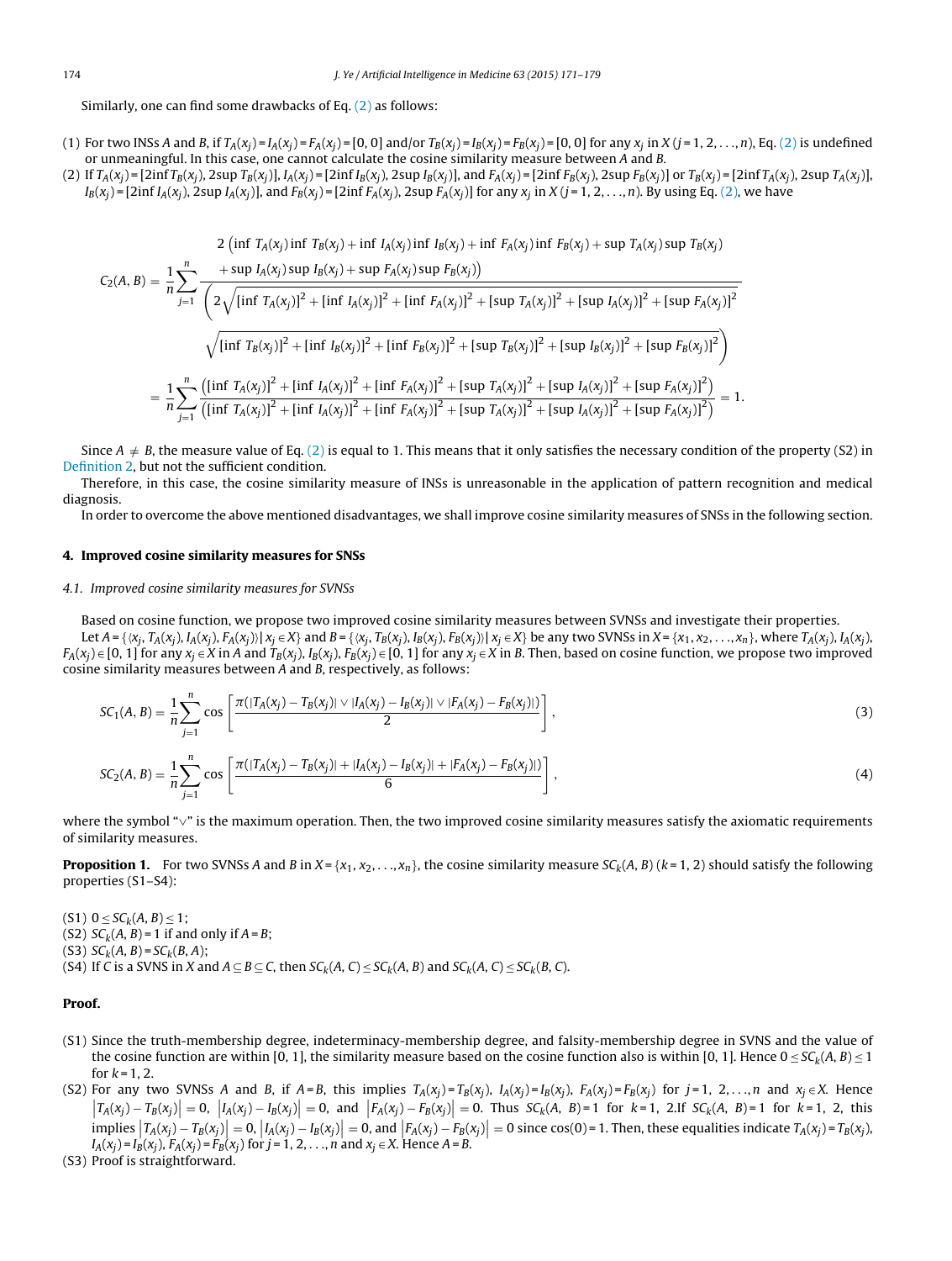<span id="page-4-0"></span>(S4) If  $A \subseteq B \subseteq C$ , then there are  $T_A(x_j) \le T_B(x_j) \le T_C(x_j)$ ,  $I_A(x_j) \ge I_B(x_j) \ge I_C(x_j)$ , and  $F_A(x_j) \ge F_B(x_j) \ge F_C(x_j)$  for  $j = 1, 2, ..., n$  and  $x_j \in X$ . Then, we have the following inequalities:

$$
|T_A(x_j) - T_B(x_j)| \le |T_A(x_j) - T_C(x_j)|, \quad |T_B(x_j) - T_C(x_j)| \le |T_A(x_j) - T_C(x_j)|,
$$
  
\n
$$
|I_A(x_j) - I_B(x_j)| \le |I_A(x_j) - I_C(x_j)|, \quad |I_B(x_j) - I_C(x_j)| \le |I_A(x_j) - I_C(x_j)|,
$$
  
\n
$$
|F_A(x_j) - F_B(x_j)| \le |F_A(x_j) - F_C(x_j)|, \quad |F_B(x_j) - F_C(x_j)| \le |F_A(x_j) - F_C(x_j)|
$$

Hence,  $SC_k(A, C) \leq SC_k(A, B)$  and  $SC_k(A, C) \leq SC_k(B, C)$  for  $k = 1, 2$  since the cosine function is a decreasing function within the interval [0,  $\pi/2$ ].

Therefore, we complete the proofs of these properties.  $\;\;\Box$ 

Usually, one takes the weight of each element  $x_i$  for  $x_i \in X$  into account and assumes that the weight of an element  $x_i$  is  $w_i$  ( $j = 1, 2, \ldots, n$ ) with  $w_j \in [0, 1]$  and  $\sum_{j=1}^n w_j = 1$ . Thus we can introduce the following weighted cosine similarity measures between SVNSs:

$$
WSC_{1}(A, B) = \sum_{j=1}^{n} w_{j} \cos \left[ \frac{\pi(|T_{A}(x_{j}) - T_{B}(x_{j})| \vee |I_{A}(x_{j}) - I_{B}(x_{j})| \vee |F_{A}(x_{j}) - F_{B}(x_{j})|)}{2} \right],
$$
\n
$$
WSC_{2}(A, B) = \sum_{j=1}^{n} w_{j} \cos \left[ \frac{\pi(|T_{A}(x_{j}) - T_{B}(x_{j})| + |I_{A}(x_{j}) - I_{B}(x_{j})| + |F_{A}(x_{j}) - F_{B}(x_{j})|)}{6} \right],
$$
\n(6)

Especially when  $w_i = 1/n$  for  $j = 1, 2, \ldots, n$ , Eqs. (5) and (6) reduce to Eqs. [\(3\)](#page-3-0) [and](#page-3-0) [\(4\).](#page-3-0)

#### 4.2. Improved cosine similarity measures for INSs

Similarly, we propose two improved cosine similarity measures between INSs and investigate their properties.

Let  $A = \{ \langle x_i, T_A(x_i), I_A(x_i), F_A(x_i) \rangle | x_i \in X \}$  and  $B = \{ \langle x_i, T_B(x_i), I_B(x_i) \rangle | x_i \in X \}$  be any two INSs in  $X = \{x_1, x_2, \ldots, x_n\}$ , where  $T_A(x_i) = \{ \text{inf } X_i \in X \}$  $T_A(x_i)$ , sup  $T_A(x_i)$ ],  $I_A(x_j)$  = [inf  $I_A(x_i)$ , sup  $I_A(x_i)$ ],  $F_A(x_j)$  = [inf  $F_A(x_i)$ , sup  $F_A(x_i)$ ]  $\subseteq$  [0,1] for any  $x_i \in X$  in A and  $T_B(x_i)$  = [inf  $T_B(x_i)$ , sup  $T_B(x_i)$ ],  $I_A(x_i)$  = [inf  $I_B(x_i)$ , sup  $I_B(x_i)$ ],  $F_B(x_i)$  = [inf  $F_B(x_i)$ , sup  $F_B(x_i)$ ]  $\subseteq$  [0, 1] for any  $x_i \in X$  in B. Then, based on the cosine function, we propose two improved cosine similarity measures between A and B, respectively, as follows:

$$
SC_{3}(A, B) = \frac{1}{n} \sum_{j=1}^{n} \cos \left[ \frac{\pi}{4} \left( |\inf T_{A}(x_{j}) - \inf T_{B}(x_{j})| \vee |\inf I_{A}(x_{j}) - \inf I_{B}(x_{j})| \vee |\inf T_{A}(x_{j}) - \inf T_{B}(x_{j})| \right) \right]
$$
  
+|sup  $T_{A}(x_{j}) - \sup T_{B}(x_{j})| \vee |\sup I_{A}(x_{j}) - \sup I_{B}(x_{j})| \vee |\sup F_{A}(x_{j}) - \sup F_{B}(x_{j})| \right)$ , (7)

$$
SC_{4}(A, B) = \frac{1}{n} \sum_{j=1}^{n} \cos \left[ \frac{\pi}{12} ( \left| \inf T_{A}(x_{j}) - \inf T_{B}(x_{j}) \right| + \left| \inf I_{A}(x_{j}) - \inf I_{B}(x_{j}) \right| + \left| \inf F_{A}(x_{j}) - \inf F_{B}(x_{j}) \right| \right] + \left| \sup T_{A}(x_{j}) - \sup T_{B}(x_{j}) \right| + \left| \sup I_{A}(x_{j}) - \sup I_{B}(x_{j}) \right| + \left| \sup F_{A}(x_{j}) - \sup F_{B}(x_{j}) \right| \right), \tag{8}
$$

where the symbol "∨" is the maximum operation. Then, the two improved cosine similarity measures of INSs satisfy the axiomatic requirements in [Definition](#page-2-0) [2.](#page-2-0)

**Proposition 2.** For two INSs A and B in  $X = \{x_1, x_2, ..., x_n\}$ , the cosine similarity measure  $SC_k(A, B)$  ( $k = 3, 4$ ) should satisfy the following properties (S1–S4):

(S1)  $0 \leq SC_k(A, B) \leq 1$ ;

(S2)  $SC_k(A, B) = 1$  if and only if  $A = B$ ;

(S3)  $SC_{k}(A, B) = SC_{k}(B, A);$ 

(S4) If C is an INS in X and  $A \subseteq B \subseteq C$ , then  $SC_k(A, C) \leq SC_k(A, B)$  and  $SC_k(A, C) \leq SC_k(B, C)$ .

#### **Proof.**

- (S1) Since the truth-membership degree, indeterminacy-membership degree, and falsity-membership degree in an INS and the value of the cosine function are within [0, 1], the similarity measure value based on the cosine function also is within [0, 1]. Thus  $0 \leq S C_k(A,$  $B \le 1$  for  $k = 3, 4$ .
- (S2) For any two INSs A and B, if A = B, this implies  $T_A(x_i) = T_B(x_i)$ ,  $I_A(x_i) = I_B(x_i)$ ,  $F_A(x_i) = F_B(x_i)$  for j = 1, 2, ..., n and  $x_i \in X$ . Hence  $\left| \inf T_A(x_j) - \inf T_B(x_j) \right| = 0, \qquad \left| \inf I_A(x_j) - \inf I_B(x_j) \right| = 0,$  $\left| \inf F_A(x_j) - \inf F_B(x_j) \right| = 0, \quad \left| \sup T_A(x_j) - \sup F_B(x_j) \right| = 0,$  $\left|\sup_{A}(x_j) - \sup_{B}(x_j)\right| = 0$ , and  $\left|\sup_{A}(x_j) - \sup_{B}(x_j)\right| = 0$ . Thus  $SC_k(A, B) = 1$  for  $k = 3$ , 4.If  $SC_k(A, B) = 1$  for  $k = 3, 4, 5$ this implies  $\left| \inf T_A(x_j) - \inf T_B(x_j) \right| = 0$ ,  $\left| \inf I_A(x_j) - \inf I_B(x_j) \right| = 0$ ,  $\left| \inf F_A(x_j) - \inf F_B(x_j) \right| = 0$ ,  $\left| \sup T_A(x_j) - \sup T_B(x_j) \right| = 0$ ,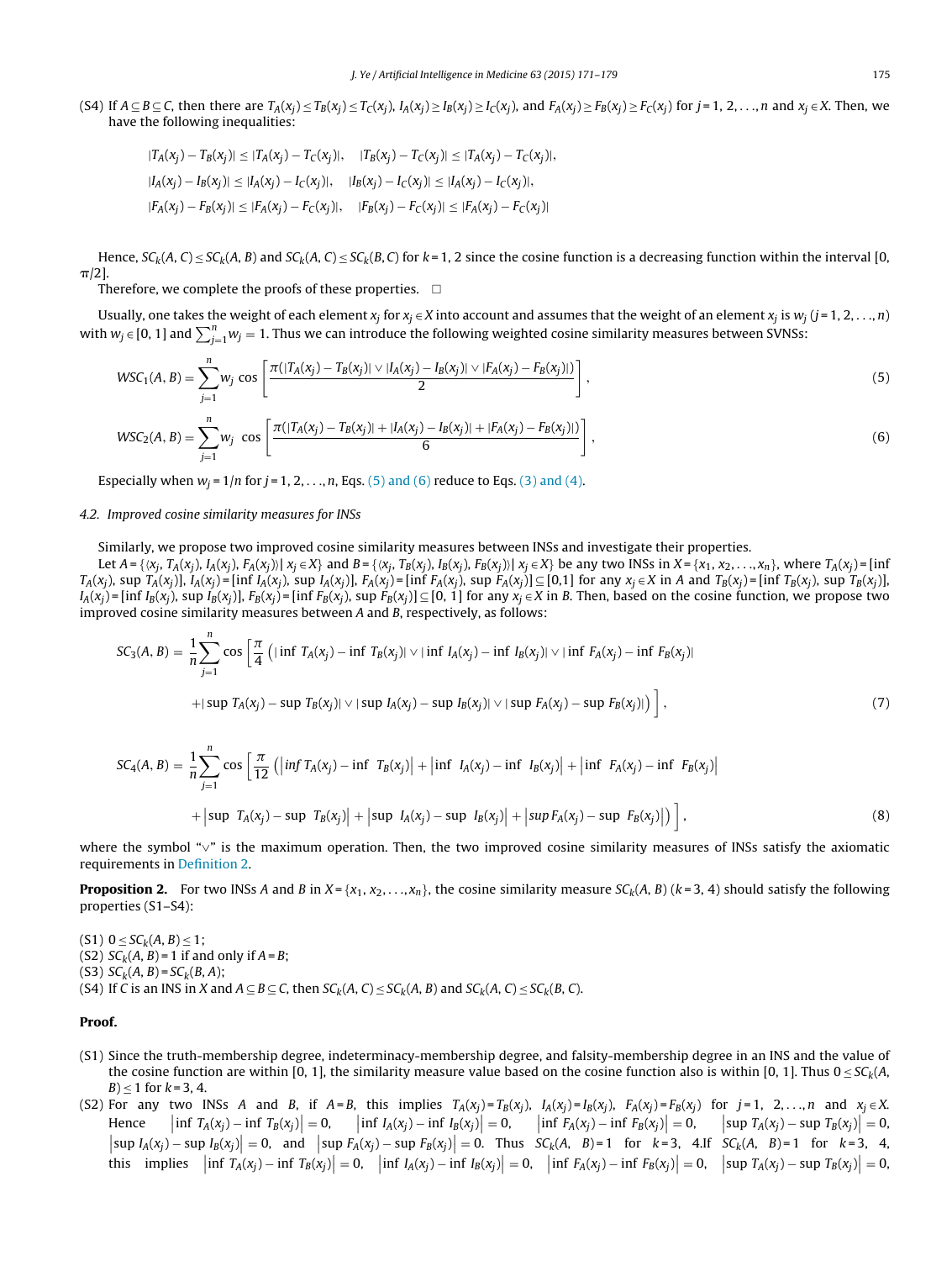<span id="page-5-0"></span> $\left|\sup_{A}(x_j) - \sup_{B}(x_j)\right| = 0$ , and  $\left|\sup_{x_j \in X} F_A(x_j) - \sup_{B}(x_j)\right| = 0$  since cos(0) = 1. Then, these equalities indicate  $T_A(x_j) = T_B(x_j)$ ,  $I_A(x_j) = I_B(x_j)$ ,  $F_A(x_i) = F_B(x_i)$  for  $j = 1, 2, \ldots, n$  and  $x_i \in X$ . Hence  $A = B$ .

#### (S3) Proof is straightforward.

(S4) If  $A \subseteq B \subseteq C$ , then there are  $\inf T_A(x_i) \leq \inf T_B(x_i) \leq \inf T_C(x_i)$ ,  $\sup T_A(x_i) \leq \sup T_B(x_i) \leq \sup T_B(x_i)$ ,  $\inf T_A(x_i) \geq \inf T_C(x_i)$ ,  $\sup I_A(x_i) \geq \sup I_B(x_i) \geq \sup I_C(x_i)$ ,  $\inf F_A(x_i) \geq \inf F_B(x_i) \geq \inf F_C(x_i)$ , and  $\sup F_A(x_i) \geq \sup F_B(x_i) \geq \sup F_C(x_i)$  for  $j = 1, 2, ..., n$  and  $x_j \in X$ . Then, we have the following inequalities:

 $|\inf T_A(x_i) - \inf T_B(x_i)| \leq |\inf T_A(x_i) - \inf T_C(x_i)|,$  $|\inf T_B(x_i) - \inf T_C(x_i)| \leq |\inf T_A(x_i) - \inf T_C(x_i)|,$  $|\sup T_A(x_i) - \sup T_B(x_i)| \leq |\sup T_A(x_i) - \sup T_C(x_i)|,$  $|\sup T_B(x_i) - \sup T_C(x_i)| \leq |\sup T_A(x_i) - \sup T_C(x_i)|,$  $|\inf I_A(x_i) - \inf I_B(x_i)| \leq |\inf I_A(x_i) - \inf I_C(x_i)|,$  $|\inf I_B(x_i) - \inf I_C(x_i)| \leq |\inf I_A(x_i) - \inf I_C(x_i)|,$  $|\sup I_A(x_i) - \sup I_B(x_i)| \leq |\sup I_A(x_i) - \sup I_C(x_i)|,$  $|\sup I_B(x_i) - \sup I_C(x_i)| \leq |\sup I_A(x_i) - \sup I_C(x_i)|,$  $|\inf F_A(x_i) - \inf F_B(x_i)| \leq |\inf F_A(x_i) - \inf F_C(x_i)|,$  $|\inf F_B(x_i) - \inf F_C(x_i)| \leq |\inf F_A(x_i) - \inf F_C(x_i)|,$  $|\sup F_A(x_i) - \sup F_B(x_i)| \leq |\sup F_A(x_i) - \sup F_C(x_i)|,$  $|\sup F_B(x_i) - \sup F_C(x_i)| \leq |\sup F_A(x_i) - \sup F_C(x_i)|.$ 

Since the cosine function is a decreasing function within the interval [0,  $\pi/2$ ], hence  $SC_k(A, C) \leq SC_k(A, B)$  and  $SC_k(A, C) \leq SC_k(B, C)$  for  $k = 3, 4$ .

Thus, we complete the proofs of these properties.  $\;\;\Box$ 

When one takes the weight of each element  $x_i$  for  $x_i \in X$  into account and assumes that the weight of an element  $x_i$  is  $w_i$  (j = 1, 2, . . ., n) with  $w_j \in [0, 1]$  and  $\sum_{j=1}^n w_j = 1$ , we can introduce the following weighted cosine similarity measures between INSs A and B:

$$
WSC_3(A, B) = \sum_{j=1}^{n} w_j \cos \left[ \frac{\pi}{4} \left( |\inf T_A(x_j) - \inf T_B(x_j)| \vee |\inf I_A(x_j) - \inf I_B(x_j)| \vee |\inf F_A(x_j) - \inf F_B(x_j)| \right) \right]
$$
  
+|sup T<sub>A</sub>(x<sub>j</sub>) - sup T<sub>B</sub>(x<sub>j</sub>)|  $\vee$  |sup I<sub>A</sub>(x<sub>j</sub>) - sup I<sub>B</sub>(x<sub>j</sub>)|  $\vee$  |sup F<sub>A</sub>(x<sub>j</sub>) - sup F<sub>B</sub>(x<sub>j</sub>)|  $\Big]$ , (9)

$$
WSC_4(A, B) = \sum_{j=1}^{n} w_j \cos \left[ \frac{\pi}{12} \left( |\inf T_A(x_j) - \inf T_B(x_j)| + |\inf I_A(x_j) - \inf I_B(x_j)| + |\inf T_A(x_j) - \inf F_B(x_j)| \right) \right]
$$
  
+|\sup T\_A(x\_j) - \sup T\_B(x\_j)| + |\sup I\_A(x\_j) - \sup I\_B(x\_j)| + |\sup F\_A(x\_j) - \sup F\_B(x\_j)| \right]. (10)

Especially when  $w_i = 1/n$  for  $j = 1, 2, ..., n$ , Eqs. (9) and (10) reduce to Eqs. [\(7\)](#page-4-0) [and](#page-4-0) [\(8\).](#page-4-0) Then, when  $T_A(x_i) = \inf T_A(x_i) = \sup T_A(x_i, I_A(x_i) = \inf T_A(x_i)$  $I_A(x_i) = \sup I_A(x_i)$ , and  $F_A(x_i) = \inf F_A(x_i) = \sup F_A(x_i)$  for any  $x_i \in X$  in A and  $T_B(x_i) = \inf T_B(x_i)$ ,  $I_B(x_i) = \inf T_B(x_i)$ ,  $I_B(x_i) = \sup I_B(x_i)$ ,  $F_B(x_i) = \inf T_B(x_i)$  $F_B(x_i)$  = sup  $F_B(x_i)$  for any  $x_i \in X$  in B, the INSs A and B reduce to the SVNSs A and B, and then Eqs. [\(7\)–\(10\)](#page-4-0) reduce to Eqs. [\(3\)–\(6\),](#page-3-0) respectively.

#### **5. Comparative analyses of various cosine similarity measures**

To compare the improved cosine measures with existing cosine measures [\[2\]](#page-8-0) in simplified neutrosophic setting, we provide two numerical examples to demonstrate the effectiveness and rationality of the improved cosine similarity measures of SNSs.

**Example 1.** We consider two SVNSs A and B in  $X = \{x\}$  and compare the improved cosine similarity measures with existing cosine similarity measure in [\[2\].](#page-8-0) The comparison of pattern recognitions is indicated by the numerical example in [Table](#page-6-0) 1. By applying Eqs. [\(1\),](#page-2-0) [\(3\)](#page-2-0) [and](#page-2-0) [\(4\),](#page-2-0) these similarity measure results are shown in [Table](#page-6-0) 1.

**Example 2.** Let us consider two INSs A and B in  $X = \{x\}$  and compare the improved cosine similarity measures with existing cosine similarity measure in [\[2\].](#page-8-0) The comparison of pattern recognitions is demonstrated by the numerical example in [Table](#page-6-0) 2. By using Eqs. [\(2\),](#page-2-0) [\(7\)](#page-2-0) [and](#page-2-0) [\(8\),](#page-2-0) these similarity measure results are shown in [Table](#page-6-0) 2.

The results of [Tables](#page-6-0) 1 and 2 show that the existing cosine similarity measures in  $[2]$  not only cannot carry out the recognition between Case 1 and Case 5 but also produces unreasonable phenomena for Case 5 and undefined (unmeaningful) phenomena for Case 4. This will get the decision maker into trouble in practical applications. However, the improved cosine similarity measures  $SC_1$  and  $SC_3$  cannot also carry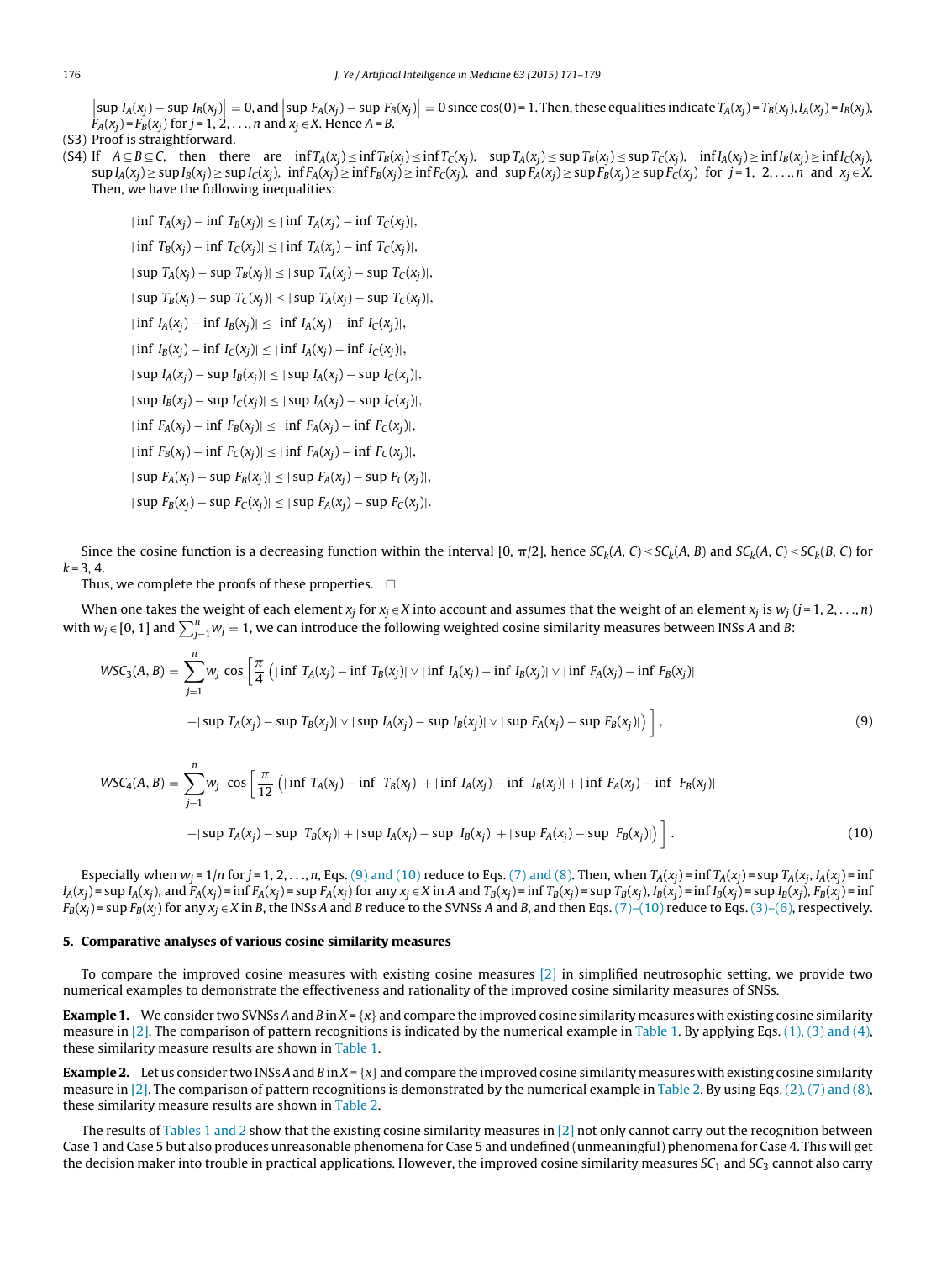<span id="page-6-0"></span>

| Table 1                                                     |  |
|-------------------------------------------------------------|--|
| Similarity measure values of Eqs. $(1)$ , $(3)$ and $(4)$ . |  |

|                        | Case :                             | Case 2                             | Case 3                       | Case 4                       | Case 5                             |
|------------------------|------------------------------------|------------------------------------|------------------------------|------------------------------|------------------------------------|
|                        | $\langle x, 0.2, 0.3, 0.4 \rangle$ | $\langle x, 0.3, 0.2, 0.4 \rangle$ | $\langle x, 1, 0, 0 \rangle$ | $\langle x, 1, 0, 0 \rangle$ | $\langle x, 0.4, 0.2, 0.6 \rangle$ |
|                        | $\langle x, 0.2, 0.3, 0.4 \rangle$ | $\langle x, 0.4, 0.2, 0.3 \rangle$ | $\langle x, 0, 1, 1 \rangle$ | $\langle x, 0, 0, 0 \rangle$ | $\langle x, 0.2, 0.1, 0.3 \rangle$ |
| $C_1(A, B)$ [2]        |                                    | 0.9655                             |                              | null                         |                                    |
| SC <sub>1</sub> (A, B) |                                    | 0.9877                             |                              |                              | 0.8910                             |
| SC <sub>2</sub> (A, B) |                                    | 0.9945                             |                              | 0.8660                       | 0.9511                             |

#### **Table 2**

Similarity measure values of Eqs. (2), (7) and (8).

|                                                                     | Case 1                                                                                                         | Case 2                                                                                                                                           | Case 3                                                                                          | Case 4                                                                                                       | Case 5                                                                                                                               |
|---------------------------------------------------------------------|----------------------------------------------------------------------------------------------------------------|--------------------------------------------------------------------------------------------------------------------------------------------------|-------------------------------------------------------------------------------------------------|--------------------------------------------------------------------------------------------------------------|--------------------------------------------------------------------------------------------------------------------------------------|
| $C_2(A, B)$ [2]<br>SC <sub>3</sub> (A, B)<br>SC <sub>4</sub> (A, B) | $\langle x, [0.3, 0.5], [0.2, 0.4], [0, 0.1] \rangle$<br>$\langle x, [0.3, 0.5], [0.2, 0.4], [0, 0.1] \rangle$ | $\langle x, [0.3, 0.5], [0.2, 0.4], [0.4, 0.5] \rangle$<br>$\langle x, [0.4, 0.5], [0.2, 0.4], [0.3, 0.5] \rangle$<br>0.9895<br>0.9969<br>0.9986 | $\langle x, [1, 1], [0, 0], [0, 0] \rangle$<br>$\langle x, [0, 0], [1, 1], [1, 1] \rangle$<br>0 | $\langle x, [1, 1], [0, 0], [0, 0] \rangle$<br>$\langle x, [0, 0], [0, 0], [0, 0] \rangle$<br>null<br>0.8660 | $\langle x, [0.3, 0.4], [0.2, 0.3], [0.4, 0.5] \rangle$<br>$\langle x, [0.6, 0.8], [0.4, 0.6], [0.8, 1] \rangle$<br>0.7604<br>0.8526 |

out the recognition between Case 3 and Case 4, but do not produce the undefined (unmeaningful) phenomena. Then, the improved cosine similarity measures  $SC_2$  and  $SC_4$  demonstrate stronger discrimination among them. Obviously, the improved cosine similarity measures are superior to the existing cosine similarity measures in [\[2\].](#page-8-0) Furthermore, the cosine similarity measures  $SC_2$  and  $SC_4$  are superior to the cosine similarity measures  $SC<sub>1</sub>$  and  $SC<sub>3</sub>$ , respectively.

The two examples all demonstrate that in some cases the improved cosine similarity measures of SNSs based on the cosine function can overcome the disadvantages of the existing cosine similarity measures between two vectors.

#### **6. Medical diagnoses using improved cosine similarity measures**

Due to the increased volume of information available to physicians from modem medical technologies, medical diagnosis contains a lot of incomplete, uncertainty, and inconsistent information. In some practical situations, there is the possibility of each element having different truth-membership, indeterminacy-membership, and falsity-membership degrees, by which an SNS is expressed. Hence, similarity measures for SNSs are a suitable tool to deal with medical diagnosis problems with simplified neutrosophic information. Hereby, we apply the improved cosine similarity measures of SNSs to medical diagnosis.

In medical diagnosis problems, we propose a medical diagnosis method below.

Let us consider a set of diagnoses  $Q = \{Q_1, Q_2, \ldots, Q_n\}$ , and a set of symptoms  $S = \{s_1, s_2, s_3, \ldots, s_m\}$ . Assume that we take a sample from a patient P with all the symptoms. Then, the characteristic information of Q, S and P is represented by the form of SNSs. To find a proper diagnosis, we can calculate the cosine measure  $SC_k(P, Q_i)$  (k=1, 2, 3, 4; i=1, 2, ..., n). The proper diagnosis  $Q_i$  for the patient P is derived by

 $i^* = \arg \max_{1 \le i \le n} \{ SC_k(P, Q_i) \}.$  $1 \le i \le n$ 

To illustrate the medical diagnostic process, we provide two medical diagnosis examples to demonstrate the applications and effectiveness of the medical diagnosis method using the improved cosine similarity measures.

#### 6.1. Medical diagnosis under the single valued neutrosophic environment

**Example 3.** Let us consider the medical diagnosis problem adapted from [\[13\].](#page-8-0) Assume that a set of diagnoses is  $Q = \{Q_1 \}$  (viral fever),  $Q_2$ (malaria),  $Q_3$  (typhoid),  $Q_4$  (gastritis),  $Q_5$  (stenocardia)} and a set of symptoms is  $S = \{s_1$  (fever),  $s_2$  (headache),  $s_3$  (stomach pain),  $s_4$  (cough),  $s_5$  (chest pain)}. Then characteristic values of the considered diseases are represented by the form of SVNSs, which are shown in Table 3.

In the medical diagnosis, assume that we take a sample from a patient  $P_1$  with all the symptoms, which is represented by the following SVNS information:

 $P_1$  (patient) = { $\{s_1, 0.8, 0.2, 0.1\}$ ,  $\{s_2, 0.6, 0.3, 0.1\}$ ,  $\{s_3, 0.2, 0.1, 0.8\}$ ,  $\{s_4, 0.6, 0.5, 0.1\}$ ,  $\{s_5, 0.1, 0.4, 0.6\}$ .

For convenient comparison, we utilize the existing cosine measure  $[2]$  and the two improved cosine measures to handle the diagnosis problem. By applying Eqs. [\(1\),](#page-2-0) [\(3\)](#page-2-0) [and](#page-2-0) [\(4\),](#page-2-0) we can obtain the results of the three similarity measures between the patient  $P_1$  and the considered disease  $Q_i$  ( $i = 1, 2, 3, 4, 5$ ), as shown in [Table](#page-7-0) 4.

**Table 3** Characteristic values of the considered diseases represented by the form of SVNSs.

|                     | $s_1$ (fever)                        | s <sub>2</sub> (headache)            | $s_3$ (stomach pain)                 | $s_4$ (cough)                        | $s5$ (chest pain)                    |
|---------------------|--------------------------------------|--------------------------------------|--------------------------------------|--------------------------------------|--------------------------------------|
| $Q_1$ (viral fever) | $\langle S_1, 0.4, 0.6, 0.0 \rangle$ | $\langle s_2, 0.3, 0.2, 0.5 \rangle$ | $\langle s_3, 0.1, 0.3, 0.7 \rangle$ | $\langle S_4, 0.4, 0.3, 0.3 \rangle$ | $\langle s_5, 0.1, 0.2, 0.7 \rangle$ |
| $Q_2$ (malaria)     | $\langle S_1, 0.7, 0.3, 0.0 \rangle$ | $\langle S_2, 0.2, 0.2, 0.6 \rangle$ | $\langle s_3, 0.0, 0.1, 0.9 \rangle$ | $\langle S_4, 0.7, 0.3, 0.0 \rangle$ | $\langle S_5, 0.1, 0.1, 0.8 \rangle$ |
| $Q_3$ (typhoid)     | $\langle S_1, 0.3, 0.4, 0.3 \rangle$ | $\langle s_2, 0.6, 0.3, 0.1 \rangle$ | $\langle S_3, 0.2, 0.1, 0.7 \rangle$ | $\langle S_4, 0.2, 0.2, 0.6 \rangle$ | $\langle s_5, 0.1, 0.0, 0.9 \rangle$ |
| $Q_4$ (gastritis)   | $\langle S_1, 0.1, 0.2, 0.7 \rangle$ | $\langle S_2, 0.2, 0.4, 0.4 \rangle$ | $\langle S_3, 0.8, 0.2, 0.0 \rangle$ | $\langle S_4, 0.2, 0.1, 0.7 \rangle$ | $\langle S_5, 0.2, 0.1, 0.7 \rangle$ |
| $Q_5$ (stenocardia) | $\langle S_1, 0.1, 0.1, 0.8 \rangle$ | $\langle S_2, 0.0, 0.2, 0.8 \rangle$ | $\langle S_3, 0.2, 0.0, 0.8 \rangle$ | $\langle S_4, 0.2, 0.0, 0.8 \rangle$ | $\langle s_5, 0.8, 0.1, 0.1 \rangle$ |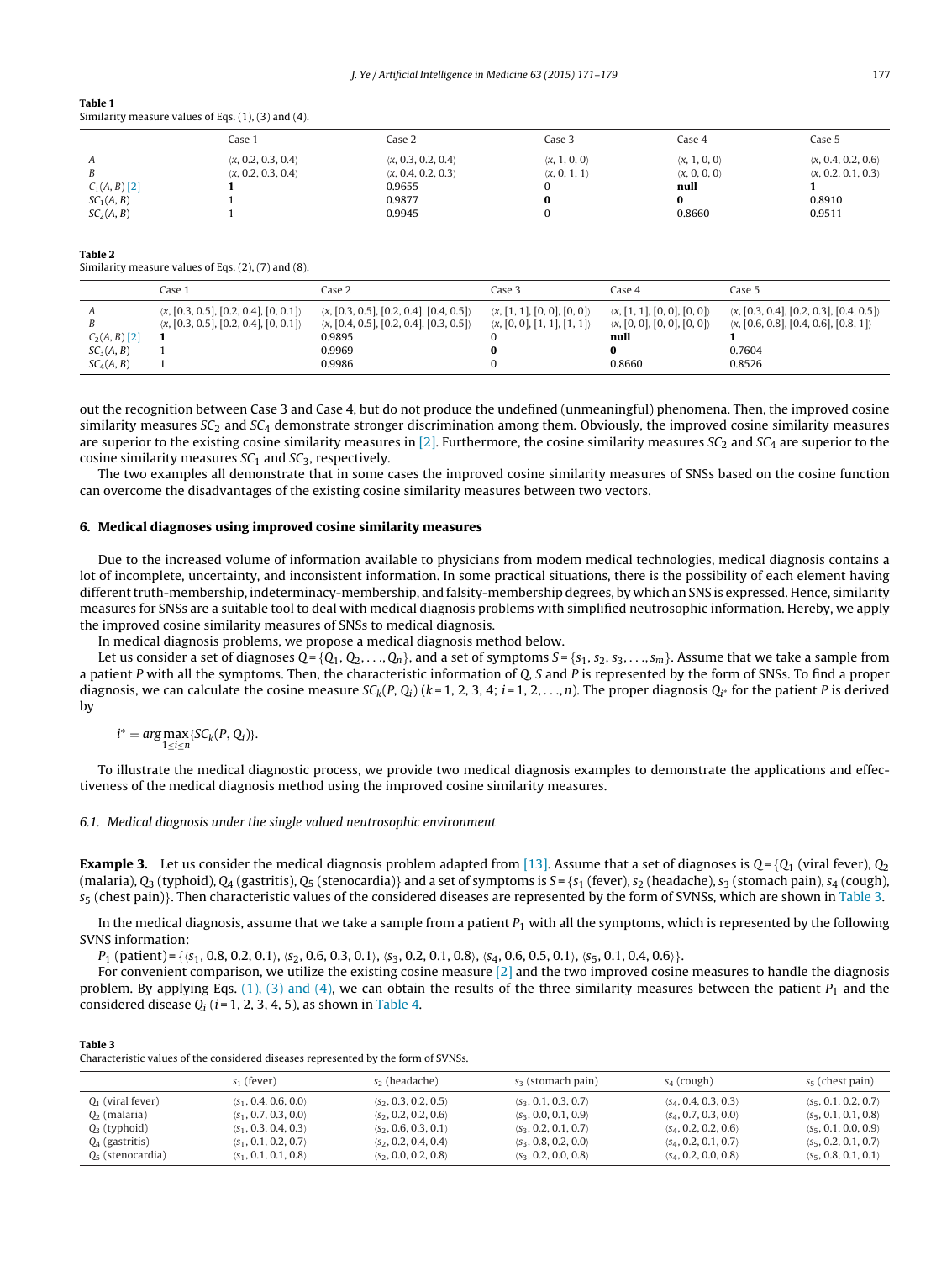#### <span id="page-7-0"></span>**Table 4**

Various similarity measure values for SVNS information.

|                     | Viral fever $(Q_1)$ | Malaria $(Q_2)$ | Typhoid $(Q_3)$ | Gastritis $(Q_4)$ | Stenocardia $(Q_5)$ |
|---------------------|---------------------|-----------------|-----------------|-------------------|---------------------|
| $C_1(P_1, Q_i)$ [2] | 0.8505              | 0.8661          | 0.8185          | 0.5148            | 0.4244              |
| $SC_1(P_1, Q_i)$    | 0.8942              | 0.8976          | 0.8422          | 0.6102            | 0.5607              |
| $SC_2(P_1, Q_i)$    | 0.9443              | 0.9571          | 0.9264          | 0.8214            | 0.7650              |

#### **Table 5**

Various similarity measure values for INS information.

|                        | Viral fever $(Q_1)$ | Malaria $(Q_2)$ | Typhoid $(Q_3)$ | Gastritis $(Q_4)$ | Stenocardia $(Q_5)$ |
|------------------------|---------------------|-----------------|-----------------|-------------------|---------------------|
| $C_2(P_2, Q_i)$ [2]    | 0.6775              | 0.5613          | 0.7741          | 0.7198            | 0.6872              |
| $SC_3(P_2, Q_i)$       | 0.7283              | 0.6079          | 0.7915          | 0.7380            | 0.7157              |
| $SC_{4}(P_{2}, Q_{i})$ | 0.8941              | 0.8459          | 0.9086          | 0.9056            | 0.8797              |

Since the largest similarity measure indicates the proper diagnosis, we can see from Table 4 that the patient  $P_1$  suffers from malaria. Obviously, the medical diagnoses using various similarity measures of SVNSs indicate the same diagnosis results and demonstrate the effectiveness of these diagnoses. However, as mentioned above, since the improved cosine measures of SVNSs in this paper cannot produce undefined (unmeaningful) or unreasonable phenomena in some real cases, they can avoid some drawbacks of the existing cosine measure in [\[2\]](#page-8-0) in some cases. Hence, the improved cosine measures of SVNSs are superior to the existing cosine measure of SVNSs.

To compare the diagnosis results of cosine similarity measures between SVNSs and between IFSs, here we quote the results of the cosine similarity measure of IFSs in  $[13]$  as follows:

 $C_{IFS}(P_1, Q_1) = 0.9046$ ,  $C_{IFS}(P_1, Q_2) = 0.8602$ ,  $C_{IFS}(P_1, Q_3) = 0.8510$ ,  $C_{IFS}(P_1, Q_4) = 0.5033$ , and  $C_{IFS}(P_1, Q_5) = 0.4542$ .

Obviously, the diagnosis result of the patient  $P_1$  is viral fever under the intuitionistic fuzzy environment, while the diagnosis result of the patient  $P_1$  given in this paper is malaria under the single valued neutrosophic environment. Therefore, there are different diagnosis results under different environments. The reason is that the diagnosis method in [\[13\]](#page-8-0) is on the basis of the cosine measure of IFSs, which only considers the truth-membership and falsity-membership degrees but not the indeterminate-membership degree; while the diagnosis method in this paper is based on the improved cosine measures of SVNSs and contains more information (the truth-membership, falsity-membership, and indeterminate-membership degrees). Therefore, different measure methods with different kinds of information represented by IFSs and SVNSs may give different diagnosis results. Furthermore, the diagnosis method in [\[13\]](#page-8-0) cannot handle the diagnosis problem with single valued neutrosophic information and may produce an undefined (unmeaningful) or unreasonable phenomenon based on the cosine similarity measure of IFSs in some real cases, while the diagnosis method in this paper can deal with the diagnosis problems with intuitionistic fuzzy information and simplified neutrosophic information and overcome the indicated drawbacks. Hence, the diagnosis method based on the improved cosine measures of SVNSs is superior to the one of the cosine measure of IFSs [\[13\].](#page-8-0)

#### 6.2. Medical diagnosis under the interval neutrosophic environment

However, by only taking one time inspection, we wonder whether one can obtain a conclusion from a particular person with a particular decease or not. Hence, we have to examine the patient at different time intervals (e.g., two or three times a day) and can obtain that data collected from multiple time inspections for the patient are interval values rather than single values. In this case, the improved cosine measures of INSs are a better tool to find a proper disease diagnosis.

**[Example](#page-6-0) 4.** Let us consider Example [3](#page-6-0) again. Then, a patient  $P_2$  with all the symptoms can be represented by the following INS information:  $P_2$  (patient) = { $\{s_1, [0.3, 0.5], [0.2, 0.3], [0.4, 0.5] \}$ ,  $\{s_2, [0.7, 0.9], [0.1, 0.2], [0.1, 0.2] \}$ ,  $\{s_3, [0.4, 0.6], [0.2, 0.3], [0.3, 0.4] \}$ ,  $\{s_4, [0.3, 0.6], [0.1, 0.2], [0.4, 0.5], [0.4, 0.6], [0.3, 0.4] \}$ 0.3],  $[0.4, 0.7]$ ,  $\langle s_5, [0.5, 0.8], [0.1, 0.4], [0.1, 0.3] \rangle$ .

Similarly, we utilize the existing cosine measure  $[2]$  and the two improved cosine measures of INSs to handle the diagnosis problem. By applying Eqs. [\(2\),](#page-2-0) [\(7\)](#page-2-0) [and](#page-2-0) [\(8\),](#page-2-0) we can obtain the results of various similarity measures between the patient  $P_2$  and the considered disease  $Q_i$  (*i* = 1, 2, 3, 4, 5), as shown in Table 5.

Therefore, we can see from Table 5 that the patient  $P_2$  suffers from typhoid. Then, the medical diagnoses using various similarity measures of INSs indicate the same diagnosis results and demonstrate the effectiveness of these diagnoses. However, as aforementioned advantages of the improved cosine measures, the improved cosine measures between INSs can also overcome some drawbacks of the existing cosine measure of INSs in [\[2\]](#page-8-0) in some cases and are superior to the cosine similarity measures of SVNSs because INSs are the extension of SVNSs and more suitable for expressing and handling medical diagnosis problems than SVNSs.

#### **7. Conclusions**

This paper proposed the improved cosine similarity measures for SNSs based on cosine function, including single valued neutrosophic cosine similarity measures and interval neutrosophic cosine similarity measures. Then, the weighted cosine similarity measures of SNSs are introduced by considering the importance of each element. Compared with existing cosine similarity measures under simplified neutrosophic environment, the improved cosine measures of SNSs demonstrate their effectiveness and rationality and can overcome some drawbacks of existing cosine similarity measures of SNSs. Finally, two medical diagnosis problems with simplified neutrosophic information are provided to demonstrate the applications and effectiveness of the medical diagnosis method using the improved cosine similarity measures of SNSs.

In further work, it is necessary to apply the cosine similarity measures of SNSs to other areas such as decision making, image processing, and clustering analysis.